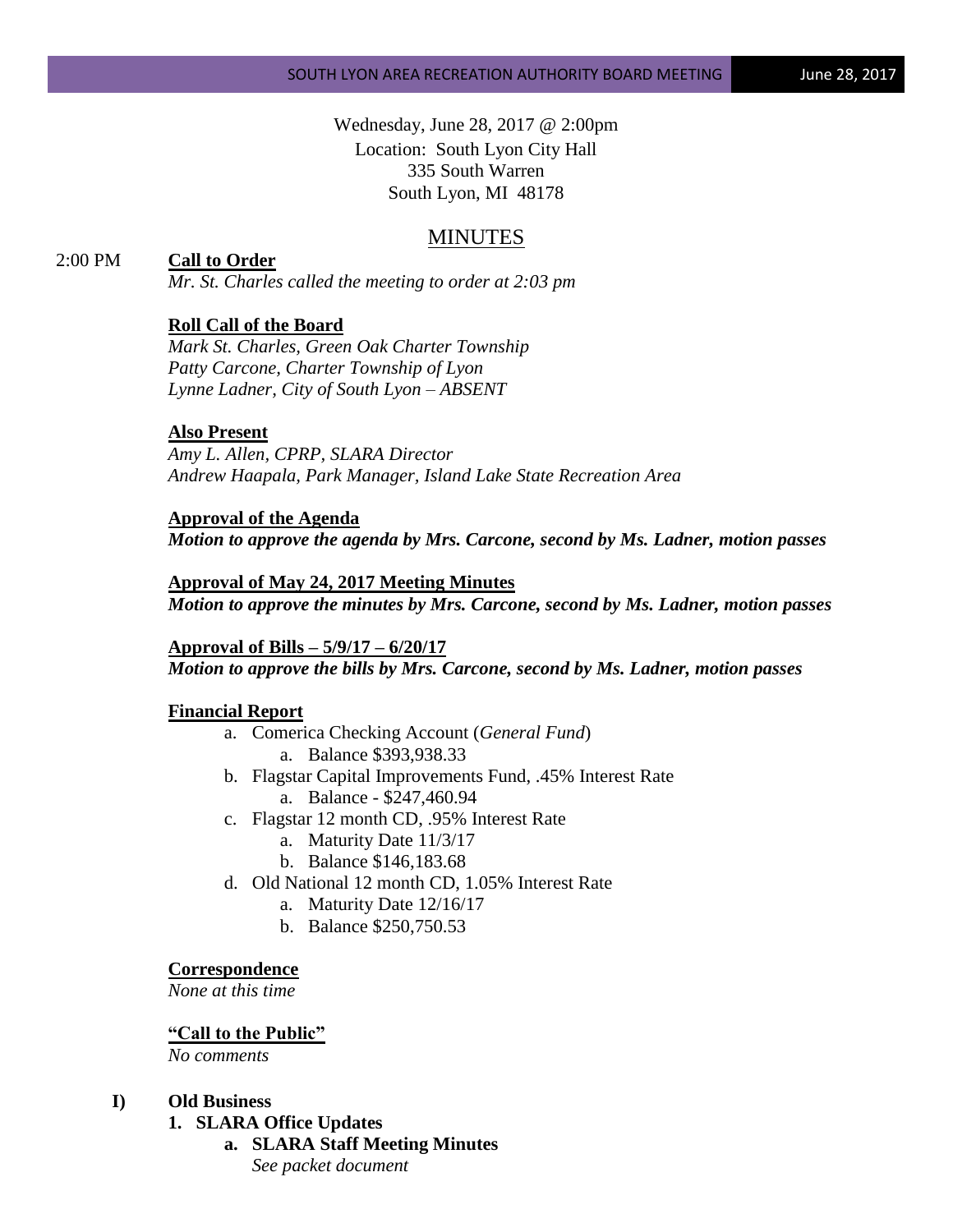# **b. Marketing/Special Events Manager Position – UPDATE** *No update at this time*

# **2. Member Update**

*Lyon Township – Looking to hire for a DPW position soon. The big chair that went in at the township hall has been a success. Lots of people are stopping to take pictures with it. Eventually it will be moved to the playground area. The township is looking into offering Movies in the Park again.*

*South Lyon – This weekend there will be another Concert in the Park. These concerts have been going well. One July 19th the Movie in the Park will be Disney's Moana. There will be three movies in total playing this summer. The Farmers Market takes place every Saturday downtown. The current director put in his resignation. The sustainable art show is wrapping up now.*

*Green Oak – The 11th annual large item clean up day took place recently. Lots of people took part. Over 56 (30 yard) dumpsters were filled. Next year they will have to look for a larger site to host the event. The event may started to be limited in some form as some people are taking advantage of the event. Green Oak Days will take place on Sept. 16th and will possibly include a "Taste of Green Oak" event. Green Oak is currently advertising for an Accessor. The police station design is almost done. The fire station on this parcel will be renovated. The new proposed site for the community center will be right next to the township hall, possibly even attached.*

# **II) New Business**

# **1. Island Lake Playground Equipment Funding Request**

*Mr. Haapala, the park manager from Island Lake Recreation Area discussed the playground project for the Kent Lake site. This playground would be a fantastic addition for the kids at Kids Kamp during the summer. He discussed the funding and presented additional information on the project (see included board packet document). The original request from SLARA was a contribution of \$5,000. Mrs. Carcone suggested that the SLARA contribute \$10,000 to the project as she feels this is an extraordinary opportunity for the park and SLARA to work together and the equipment is greatly needed.*

*Motion by Ms. Ladner to contribute \$10,000 in total to the Island Lake State Recreation Area playground build at the Kent Lake site. \$5,000 will be spent from the 2016-2017 SLARA budget and \$5,000 will be added to the 2017-2018 SLARA budget for the build. Second by Mrs. Carcone, motion passes.*

# **2. NRPA Conference Attendance Proposal**

*Mrs. Allen shared a proposal for the 2017 NRPA Conference attendance for the SLARA Director and Enrichment Manager (see packet document).* 

*Motion to approve the 2017 NRPA Conference attendance proposal for the SLARA Director and Enrichment Manager as presented by Mrs. Carcone. Second by Ms. Ladner, motion passes.*

**3. Seasonal Staff Apparel**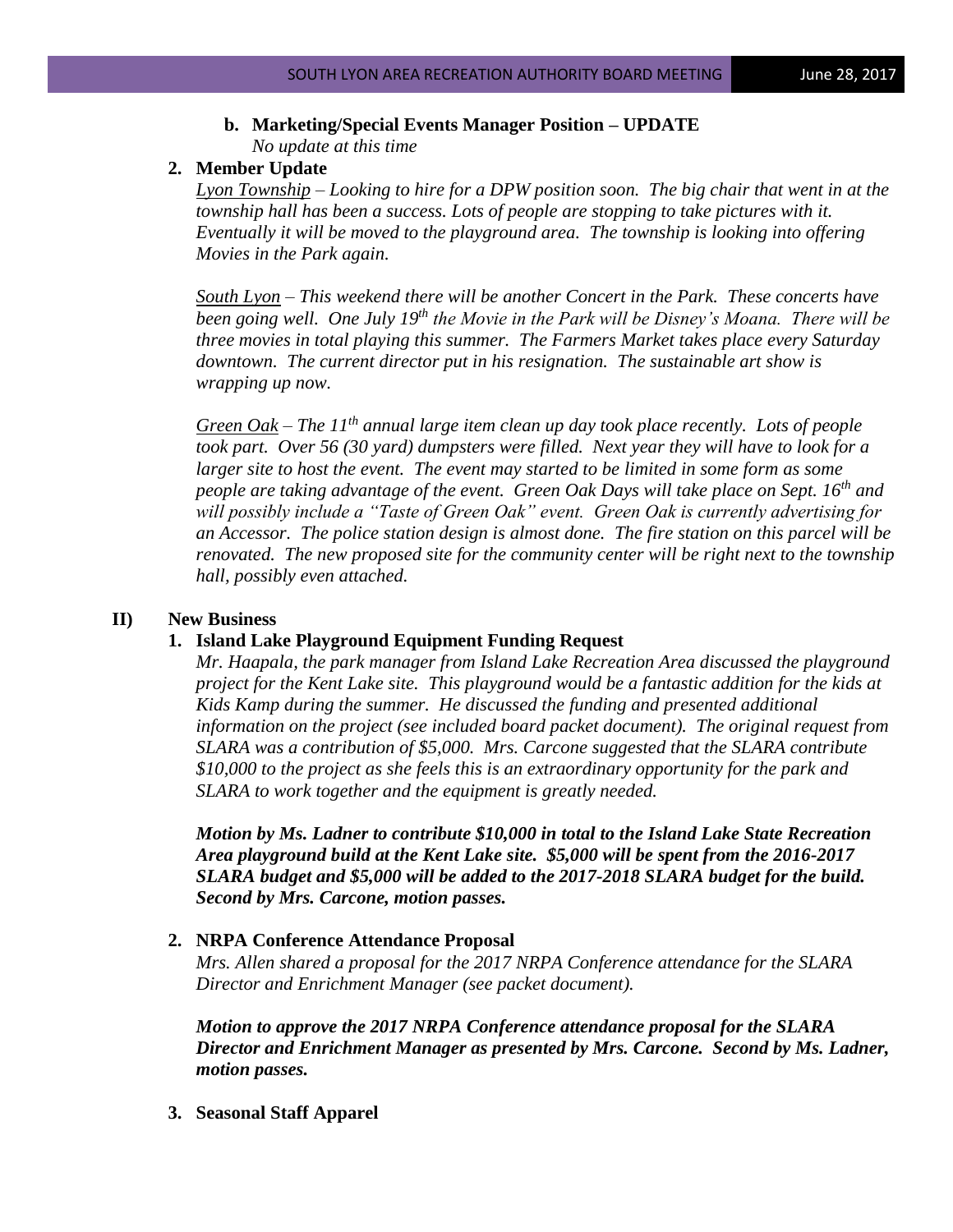*Mrs. Allen presented the board with a proposal for Part Time Staff logo clothing items for site supervisors (see packet document). Mrs. Allen also had sample items of baseball hats, beanie hats and sweatshirts for the board to see.* 

*Motion by Mrs. Carcone to approve the purchase of the presented items in the 2017-2018 fiscal year not to exceed \$2,750 including shipping. Second by Ms. Ladner, motion passes.*

### **4. 2016-2017 SLARA Budget Amendments Presentation**

*Mrs. Allen presented the 2016-2017 Budget Amendments to the board. Included were options including the \$5,000 contribution for the Island Lake playground and one without.* 

*Motion to approve the 2016-2017 SLARA Budget Amendments version II including the \$5,000 funding for the Island Lake playground as presented by Mrs. Carcone. Second by Ms. Ladner. Motion passes.*

*\*\*\*Mr. St. Charles had to leave the meeting due to an unexpected emergency.*

## **5. 2017-2018 SLARA Budget Public Hearing and Approval**

*Motion by Ms. Ladner to open the 2017 – 2018 SLARA Budget Public Hearing at 2:56 pm. Second by Mrs. Carcone, motion passes. Public hearing is open.*

*Mrs. Allen noted there were no changes from the draft budget she presented at last month's board meeting.* 

*Motion by Ms. Ladner to close the 2017 – 2018 SLARA Budget Public Hearing at 2:57 pm. Second by Mrs. Carcone, motion passes. Public hearing is closed.*

*Motion by Mrs. Carcone to approve the 2017 – 2018 SLARA Budget as presented with the addition of \$5,000 funding for the Island Lake playground build and \$2,750 funding for part time staff logo items. Second by Ms. Ladner, motion passes.*

# **6. Election of the 2017-2018 SLARA Board of Directors**

- **a. Current Board Positions**
	- **i. Secretary - Mrs. Carcone**
	- **ii. Treasurer - Ms. Ladner**
	- **iii. Chair - Mr. St. Charles**

*Motion by Mrs. Carcone to retain the board position assignments as presented. Second by Ms. Ladner, motion passes.*

**7. Board Member Comments** *None at this time.*